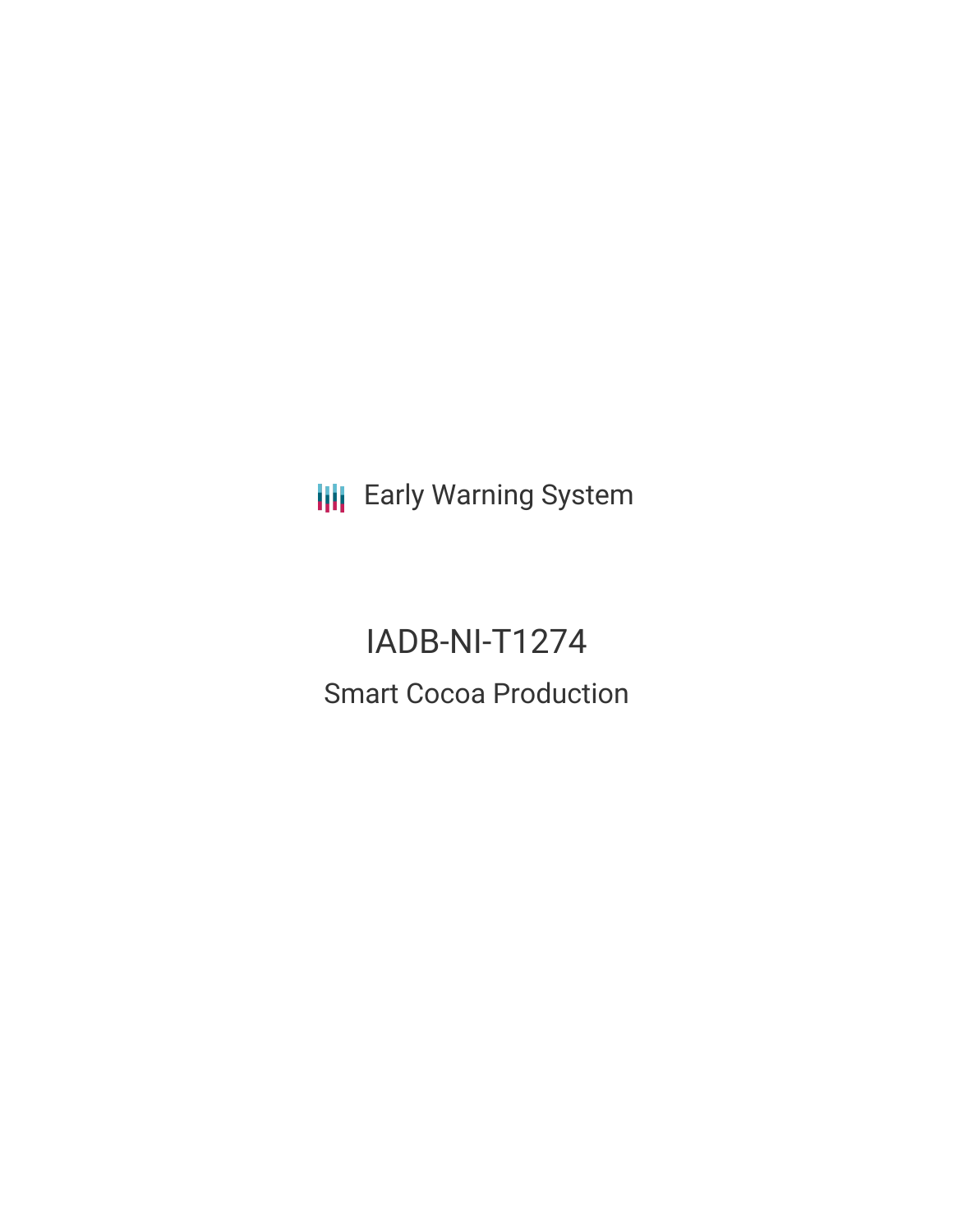

## **Quick Facts**

| Countries                      | Nicaragua                                       |
|--------------------------------|-------------------------------------------------|
| <b>Financial Institutions</b>  | Inter-American Development Bank (IADB)          |
| Status                         | Approved                                        |
| <b>Bank Risk Rating</b>        | C                                               |
| <b>Voting Date</b>             | 2019-10-23                                      |
| <b>Borrower</b>                | Government of Nicaragua                         |
| <b>Sectors</b>                 | Agriculture and Forestry, Technical Cooperation |
| <b>Investment Amount (USD)</b> | \$1.50 million                                  |
| <b>Project Cost (USD)</b>      | $$3.66$ million                                 |
|                                |                                                 |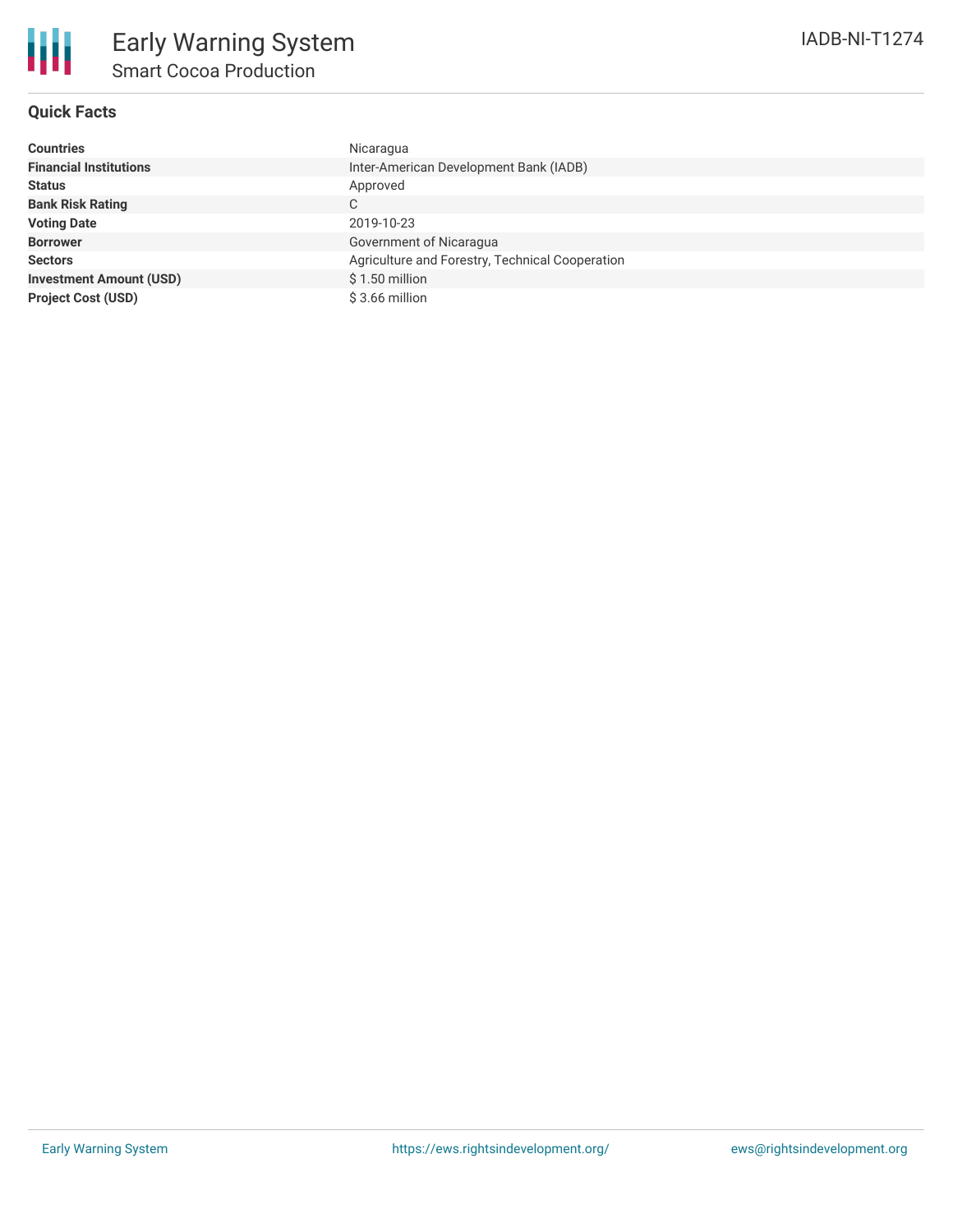

## **Project Description**

Improve income, productivity and resilience of 1,000 small cocoa producers as suppliers of Ritter Sport S. A. value chain.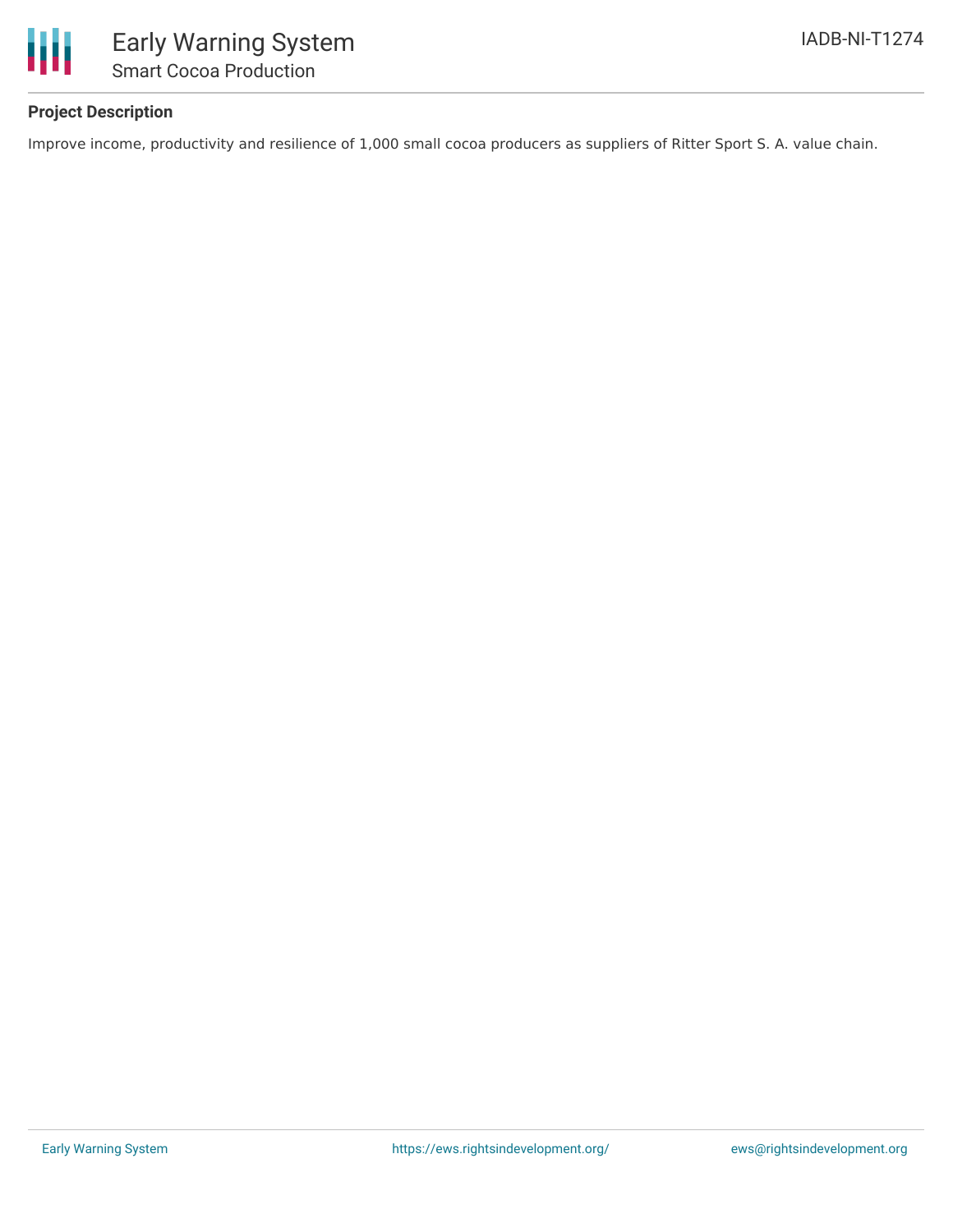#### **Investment Description**

• Inter-American Development Bank (IADB)

Multilateral Investment Fund II (MIF)